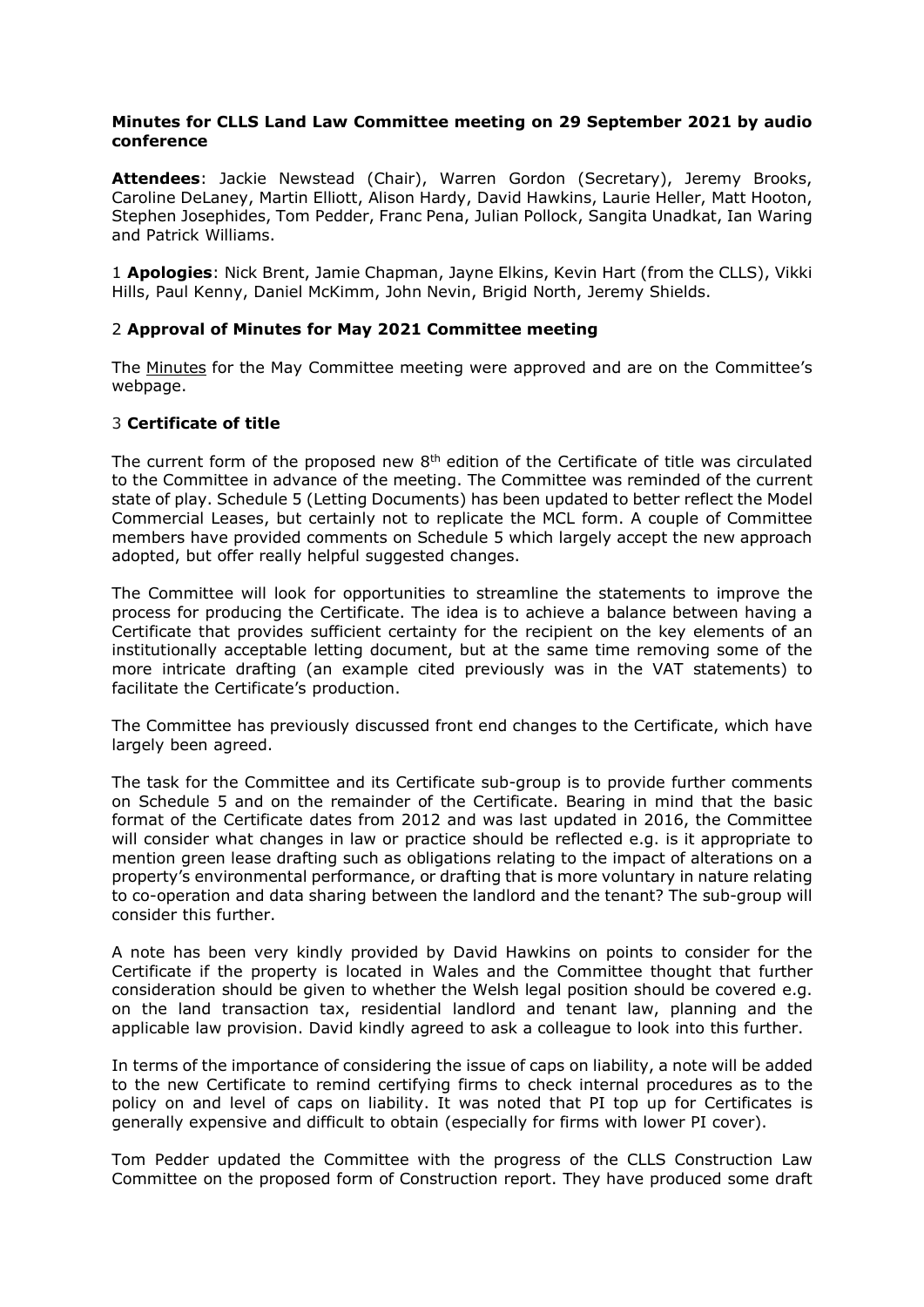updated construction statements for inclusion in the Certificate, which are currently being discussed by the Construction Committee, who are also looking to finalise a guidance note on construction reporting which would be relevant to the Certificate. It is envisaged that the guidance note would be included in the Note to users within the Certificate. It will be useful if one of the Construction Committee can join the next Certificate sub-group meeting to provide an update on the report and likely timings.

The current draft Certificate envisages there being a form of Planning report and the Chair will reach out to the CLLS Planning Law Committee to seek their involvement and follow up on earlier emails.

A couple of Committee members are also looking at a new section for the Certificate on residential tenancy issues. This could take the form of additional statements in relevant parts of the Certificate referring to specific key legislation such as the Landlord and Tenant Act 1987.

**Actions: i. Please can Committee members send through further comments on the form of Certificate circulated ii. A meeting of the Certificate sub-group will be arranged for the next few weeks. iii. David Hawkins to ask colleague to look into Certificate's possible treatment of Welsh law iv. the Chair to reach out to the CLLS Planning Law Committee v. Construction statements and guidance and residential statements to continue to be pursued.**

## 4 **Committee's response to the Law Commission's consultation on its 14th Programme of reform**

The Committee responded to the Law Commission's consultation on its 14th Programme of reform in relation to Commercial leasehold and the response can be found at [Committees-response-to-Law-Commissions-consultation-on-Generating-ideas-for-the-](https://www.citysolicitors.org.uk/storage/2021/07/Committees-response-to-Law-Commissions-consultation-on-Generating-ideas-for-the-Law-Commissions-14th-Programme-of-law-reform-Commercial-Leasehold.pdf)[Law-Commissions-14th-Programme-of-law-reform-Commercial-Leasehold.pdf](https://www.citysolicitors.org.uk/storage/2021/07/Committees-response-to-Law-Commissions-consultation-on-Generating-ideas-for-the-Law-Commissions-14th-Programme-of-law-reform-Commercial-Leasehold.pdf) [\(citysolicitors.org.uk\)](https://www.citysolicitors.org.uk/storage/2021/07/Committees-response-to-Law-Commissions-consultation-on-Generating-ideas-for-the-Law-Commissions-14th-Programme-of-law-reform-Commercial-Leasehold.pdf)

## 5 **Impact of Supreme Court judgment in Harcus Sinclair LLP and [another](https://eur02.safelinks.protection.outlook.com/?url=https%3A%2F%2Fwww.supremecourt.uk%2Fcases%2Fdocs%2Fuksc-2019-0098-judgment.pdf&data=04%7C01%7Cwarren.gordon%40cms-cmno.com%7Cc2e9f45bee864b11eb5e08d96193ea12%7C8ddab29711af4f76b704c18a1d2b702f%7C0%7C0%7C637648110926601776%7CUnknown%7CTWFpbGZsb3d8eyJWIjoiMC4wLjAwMDAiLCJQIjoiV2luMzIiLCJBTiI6Ik1haWwiLCJXVCI6Mn0%3D%7C1000&sdata=KbHjx%2BBwSlONj7874j0gSk0XNi8RnQXo4auKKgynsvY%3D&reserved=0) v Your [Lawyers](https://eur02.safelinks.protection.outlook.com/?url=https%3A%2F%2Fwww.supremecourt.uk%2Fcases%2Fdocs%2Fuksc-2019-0098-judgment.pdf&data=04%7C01%7Cwarren.gordon%40cms-cmno.com%7Cc2e9f45bee864b11eb5e08d96193ea12%7C8ddab29711af4f76b704c18a1d2b702f%7C0%7C0%7C637648110926601776%7CUnknown%7CTWFpbGZsb3d8eyJWIjoiMC4wLjAwMDAiLCJQIjoiV2luMzIiLCJBTiI6Ik1haWwiLCJXVCI6Mn0%3D%7C1000&sdata=KbHjx%2BBwSlONj7874j0gSk0XNi8RnQXo4auKKgynsvY%3D&reserved=0) Ltd [2021] UKSC 32**

The Committee discussed the impact of the Supreme Court judgment in Harcus [Sinclair](https://www.bailii.org/cgi-bin/format.cgi?doc=/uk/cases/UKSC/2021/32.html&query=(title:(+harcus+))+AND+(title:(+sinclair+))+AND+(title:(+your+))+AND+(title:(+lawyers+))) LLP and another v Your [Lawyers](https://www.bailii.org/cgi-bin/format.cgi?doc=/uk/cases/UKSC/2021/32.html&query=(title:(+harcus+))+AND+(title:(+sinclair+))+AND+(title:(+your+))+AND+(title:(+lawyers+))) Ltd [2021] UKSC 32 from July 2021 on the giving of undertakings by limited liability partnerships (LLPs).

The decision has caused concerns and the implications are being considered by The Law Society. The following is a summary of the salient points.

While the Supreme Court in this case did not have to decide whether a solicitor's undertaking could be enforced against a solicitors' LLP (Harcus Sinclair) or other corporate entity ("incorporated law firms") under the court's supervisory jurisdiction, this question, being one of general public importance, was a reason for the giving of permission to appeal to the Supreme Court, and the Court provided its views.

The availability of rapid summary enforcement of solicitor's undertakings under the court's supervisory jurisdiction has been a significant support for the reliability of such undertakings and for the propriety of accepting them. The mere existence of such swift means of enforcement makes it inherently unlikely that a solicitor would fail to comply, and the undertaking does not depend for its enforcement upon it being given contractually, supported by consideration.

The Supreme Court's view was that, as matters stand, a solicitor's undertaking would not be enforceable against an LLP (or other incorporated law firm), because it is not an officer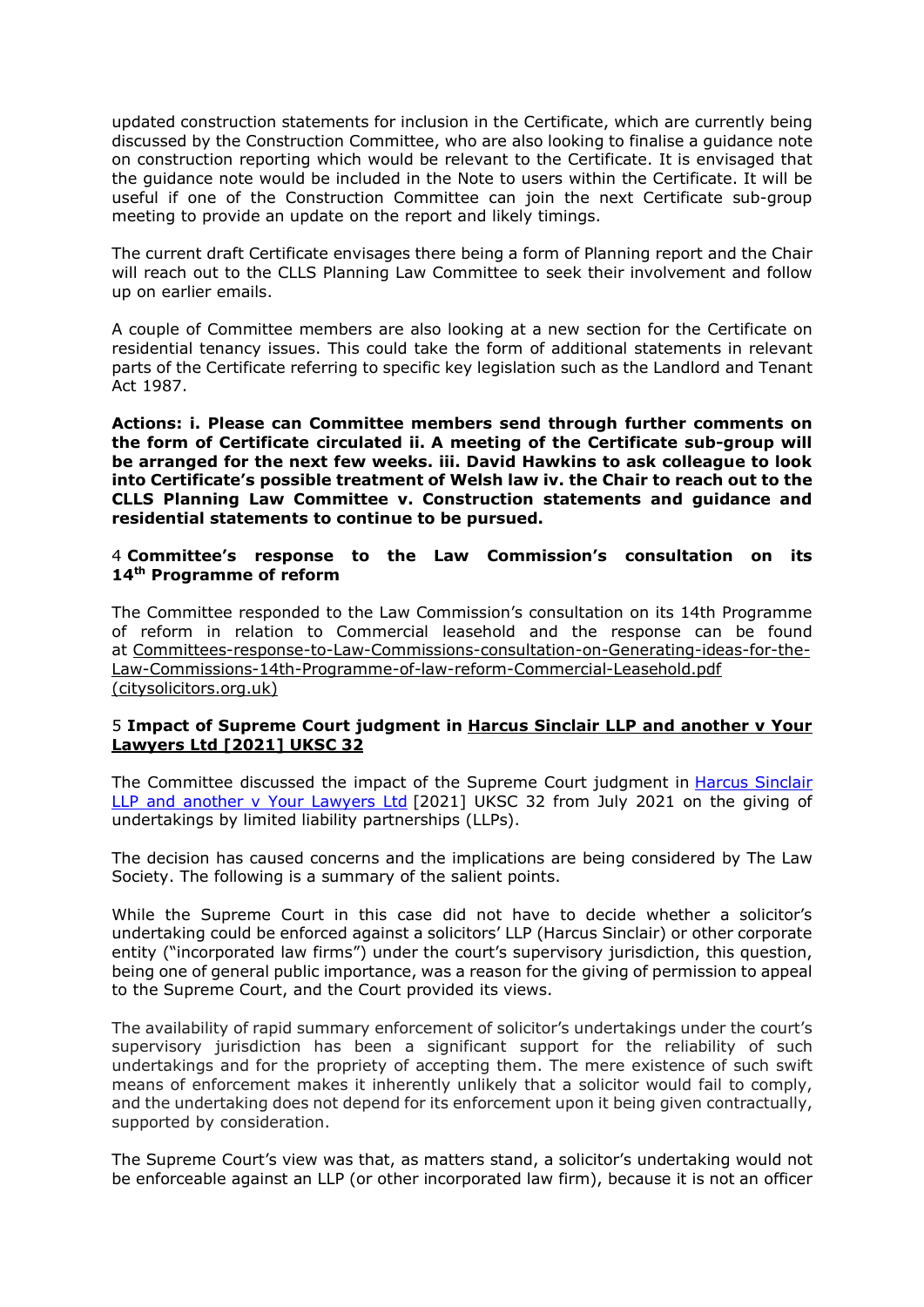of the court, nor a solicitor. The Court, with considerable reluctance, did not consider that this case was an appropriate occasion for making a decision whether, and if so how far, to extend the court's inherent jurisdiction. First, because the decision would have been obiter only – it was not a case about solicitor's undertakings. Second, a properly informed decision would much better be made with the assistance of submissions from the Law Society, the Solicitors' Regulation Authority etc. Third, this question was probably better dealt with by legislation than by the courts, because of the availability of procedures for consultation which the court lacks, and the Court hoped that Parliament will consider this further.

The Court was concerned about whether those dealing with incorporated law firms including solicitors' LLPs were sufficiently aware that undertakings given by them are not currently buttressed by the court's supervisory jurisdiction.

Cordery on Legal Services states "Given that most solicitors now practise through some form of entity, the practical effect of the decision of the Court of Appeal in Harcus Sinclair is that most undertakings can now only be enforced by a breach of contract claim. Alternatively, an aggrieved party can hope that the risk of being reported to the SRA will encourage compliance. This clearly falls well short of the protections that made undertakings such a powerful tool, and clients and law firms alike may want to review their reliance upon them"

While the Court thought that the lacuna may be addressed by ensuring the relevant undertaking is given personally by a solicitor, as well as, or in the alternative to, the incorporated law firm for which the solicitor acts, that may not always be a satisfactory solution where summary enforcement is sought, if the individual solicitor lacks the power within their incorporated law firm to ensure that compliance occurs.

In practice, the Committee's view was that there would be a lot of reluctance for an individual solicitor to have sole accountability under the court's supervisory jurisdiction. It was also noted that the court is rarely called on to exercise its supervisory jurisdiction to enforce undertakings. The risk of being reported to the SRA for breach of an undertaking and the associated reputational damage will continue to be key incentives for compliance by a solicitors' LLP. Each firm's undertaking, however, needs to be judged on its own merits.

The Committee looks forward to the outcome of the Law Society's deliberations.

**Action: The Committee will reach out to the Law Society so that a coordinated approach can be adopted. It was acknowledged that this decision is relevant to undertakings impacting on all areas of law and Kevin Hart will be asked whether other CLLS Committees are considering this.**

### 6 **APSL/LPSLG sub-group's papers on deeds in the light of e-signing / Mercury**

With the proliferation of electronically and Mercury signed deeds, attention has turned to whether and how document and deeds retention practice needs to change to accommodate these new signing methods. A group comprising members of the Association of Property Support Lawyers and the London Property Support Lawyers' Group has produced some suggested amendments to contractual obligations, undertakings and representations in some of the key real estate standards produced by among others the Law Society and City of London Law Society, together with an accompanying working paper including suggested good practice and proformas.

The group says that the aims of the project include promoting consistency in deeds retention and record keeping; helping adapt market practice for contract provisions, certificate of title statements and standard undertakings to save time and reduce avoidable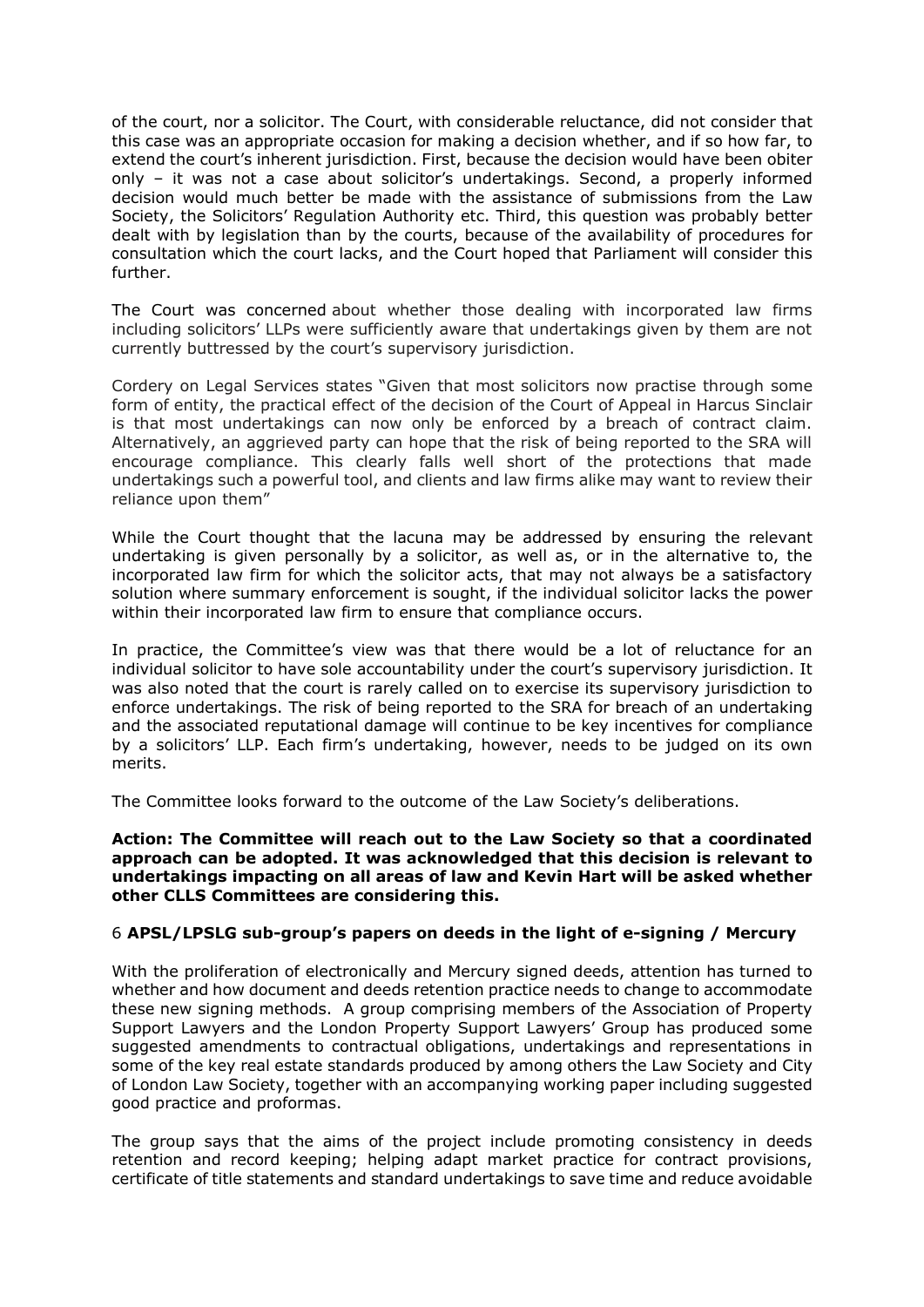disputes; and promoting a practice that can accommodate differing views as to what can constitute an "original" or an "additional original" for those deed formats where there is currently no consensus or clear authority.

The Committee considered that this is an excellent and timely project and will be very happy to provide its thoughts on the suggested amendments and working paper.

## **Action: Committee members are kindly requested to provide any feedback to Warren Gordon on the APSL/LPSLG sub-group's papers on deeds in the light of e-signing / Mercury.**

## 7 **Borrower's solicitor's undertakings document**

Last year the Committee produced a form of letter from the borrower's solicitors to the lender's solicitors and the security agent/trustee including undertakings from the borrower's solicitors in relation to SDLT/LTT returns, HM Land Registry applications, deeds and notices.

The Committee has received a couple of pieces of feedback on the document. They will be discussed at the November Committee meeting.

## 8 **Residential leasehold reform – implications of Leasehold Reform (Ground Rent) Bill**

The Leasehold Reform (Ground Rent) Bill was published in May 2021 and is working its way through Parliament (its third reading in the House of Lords was on 14 September 2021). It applies to leases of dwellings but, in its current form, will not have retrospective effect. The Bill prohibits a ground rent under a residential lease for a term exceeding 21 years for a premium (a so-called "regulated lease") – only a peppercorn is permitted. The Bill will not capture leases granted pursuant to an agreement for lease exchanged before the Bill comes into force.

The Bill has been amended to make it clear that the prohibition of ground rent does not extend to other sums reserved as rent by a lease, such as service charge or insurance premiums.

Some Committee members noted that the impact of the prohibition of ground rents on the approach of investors/developers to residential property may be to change some appraisals, although for some there may already be a built-in assumption about the inability to recover ground rents in future.

## 9 **Monsolar IQ Ltd v Woden Park Ltd: Interpretation of rent review provisions by Court of Appeal**

This [decision](https://www.bailii.org/cgi-bin/format.cgi?doc=/ew/cases/EWCA/Civ/2021/961.html&query=(title:(+monsolar+))+AND+(title:(+woden+))) from June 2021 on the interpretation of an index linked rent review clause, although on unusual facts, suggests that index-linked rental provisions that seek to achieve a duplication in rental increase and exponential rise by basing the increase in the index on the index figure at the start of the lease but applying it to the passing rent, may not be upheld by the courts on the basis that they can give rise to absurd, uncommercial results.

# 10 **Implications of the National Security and Investment Act**

The National Security and Investment Act 2021 received Royal Assent on 29 April 2021. It is not fully in force yet, but the Government has indicated that this will take place on 4 January 2022. The Act establishes a new regime for government scrutiny of, and intervention in, certain acquisitions and investments to protect national security. The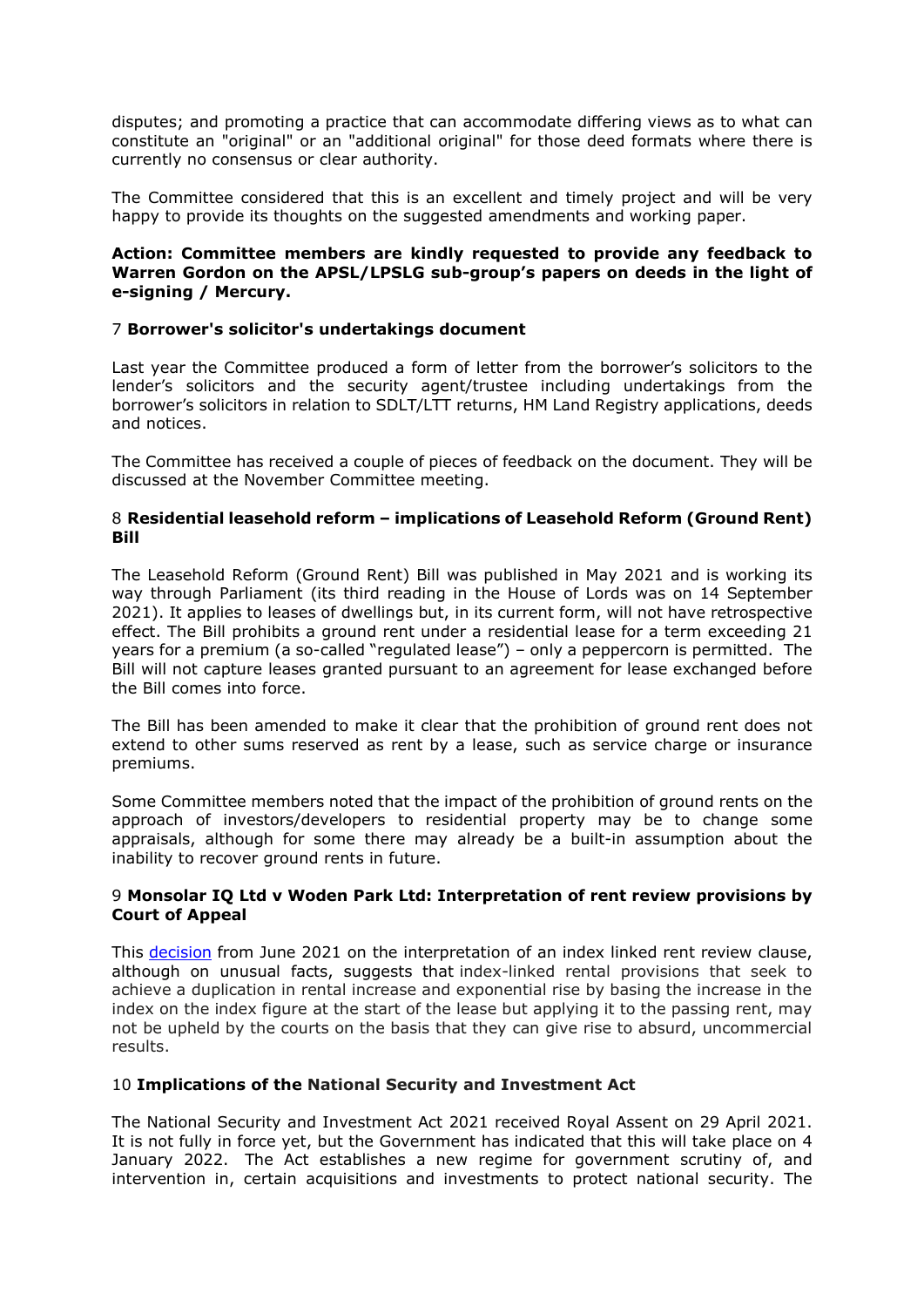regime applies to specified categories of transaction or investment involving 4 so-called "trigger events" relating to the acquisition of control over a qualifying entity (such as a corporate entity or partnership) and 1 trigger event relating to the acquisition of control over a qualifying asset (which includes land).

The features of the regime include a mandatory notification system which requires proposed acquirers of shares or voting rights (above a specified threshold) in companies and other entities undertaking specified activities in the UK in certain sensitive sectors (such as communications, data infrastructure, energy or civil nuclear) to obtain approval from the Secretary of State to the acquisition before it is completed. If the acquisition is not notified, it will be void. The mandatory notification does not apply to acquisition of control over a qualifying asset. A voluntary notification is possible if the transaction may raise national security concerns. The Government has call-in powers within specified timeframes which apply not only prospectively but also retrospectively to relevant transactions completed from 12 November 2020.

Such call-in powers take account of 3 risk factors - "acquirer risk" (e.g. the country of origin of the buyer is a hostile state); "target risk" (e.g. is the relevant land used for any of the sensitive sectors, or is it in proximity to a sensitive site?); and "control risk" (e.g. acquiring the land interest and controlling the use of the land could pose a threat to national security). The Government has said that overall the Secretary of State expects to call in acquisitions of assets (such as land) rarely and significantly less frequently than acquisitions of entities. However, there may be increased use in potentially at risk land transactions of condition precedents relating to undertaking the voluntary notification procedures.

The sanctions for a failure to comply include powers for the Secretary of State to impose conditions on, or prohibit or unwind the transaction, and large fines and/or imprisonment.

Committee members have so far had little experience in practice of the new regime, but this is likely to change from the start of 2022.

## **Action: Discuss in early spring 2022 impact of the National Security and Investment Act.**

# 11 **Update on future projects re the CLLS sub-station lease**

Warren Gordon approached those involved in the original CLLS sub-station lease project to ascertain interest in further work on seeking to standardise sub-station leases and process. There was interest from a few and the Committee will look to progress this if there is an uptake in interest.

### 12 **Update on publicity of new rent deposit deed, turnover rent report and other CLLS projects; Use of disclaimers for documents on Committee's webpages**

Discussion of this item was deferred to the November Committee meeting.

### 13 **Suggested changes to the CLLS Overseas legal opinion**

This will be held over to the November Committee meeting.

### 14 **Is pandemic related drafting still being regularly encountered?**

Some members commented that they were now not regularly encountering this. Sometimes in hotel management agreements, but not more generally.

15 **AOB**